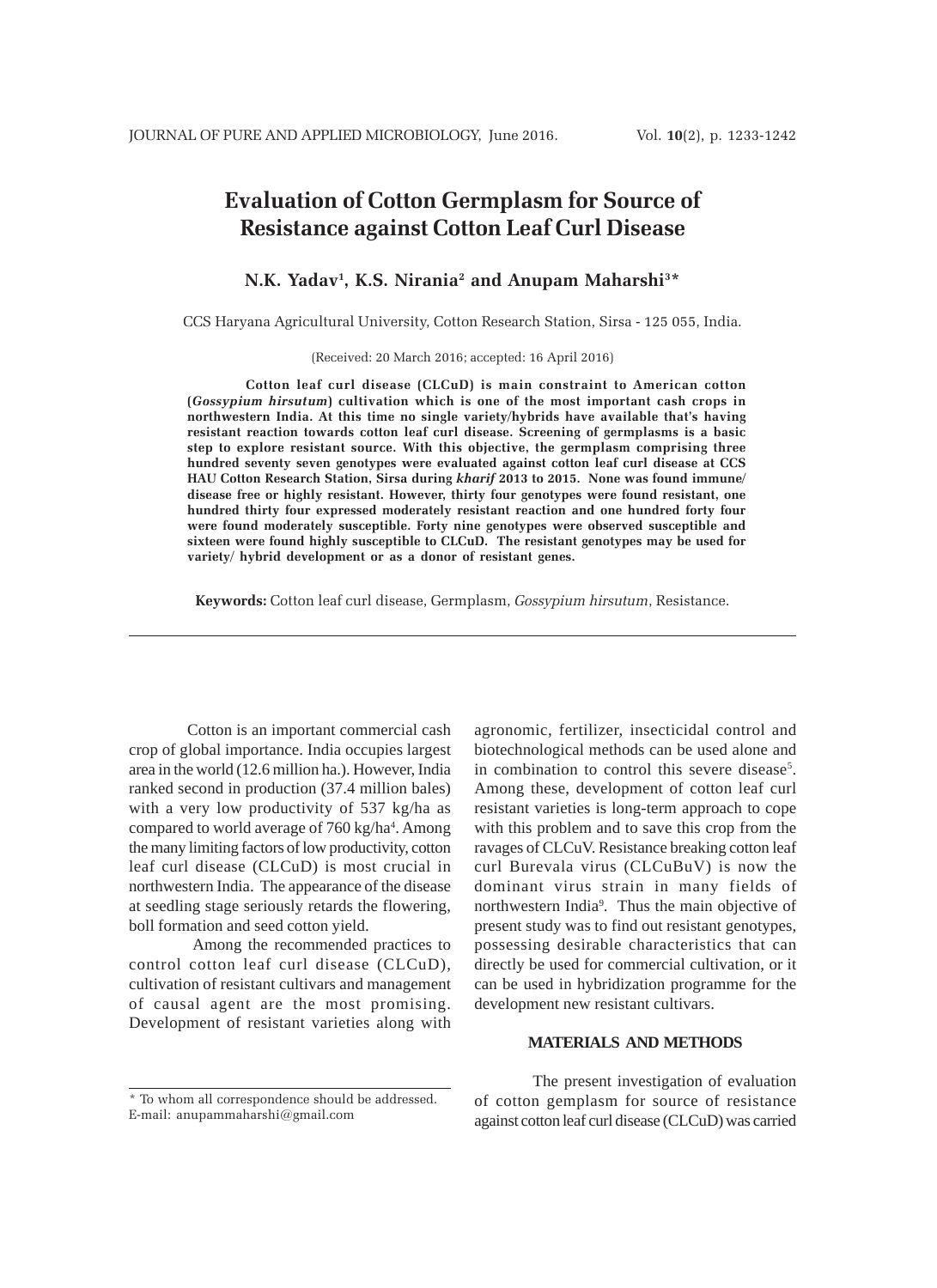out to identify the sources of resistance under field condition. The germplasm comprising three hundred seventy seven genotypes were sown in two replications with plant to plant and row to row spacing of 30 cm and 67.5cm, respectively during *kharif* 2013 to 2015at CCS HAU Cotton Research Station Sirsa under natural field condition where virus source and vector were abundantly present. Recommended agronomical practices were carried out to raise good crop. CLCuD Susceptible check HS 6 was sown after every fourth row and also as border of two rows around the experiment to ensure the enough inoculum. All the plants of a genotype were thoroughly observed for appearance of cotton leaf curl virus symptoms and observation on the disease intensity was recorded according to revised rating scale describe by AICCIP (Table 01).

#### **Calculation of PDI**

Per cent disease Intensity (PDI) was

calculated for each entry by using the following formula given below:

|         | Sum of all the numerical ratings of plants observed |      |
|---------|-----------------------------------------------------|------|
| $PDI =$ |                                                     | x100 |
|         | Total no. of plants observed x Maximum grade        |      |

#### **RESULTS AND DISCUSSION**

The average of three years percent diseases intensity (PDI) was calculated for genotypes of germplasm collection at CRS, Sirsa (Table 02). Average Per cent diseases intensity ranged from 11.1 to 57.2 among all the genotypes. The result of pooled data over the years of three hundred seventy seven genotypes evaluated, none was found immune/diseases free and/or highly resistant However, thirty four genotypes were recorded as resistant; one hundred thirty four expressed as moderately resistant reaction, while one hundred forty four were found moderately

| Symptoms                                                                         | Disease Severity<br>(grade) | Per cent Disease<br>intensity | Disease<br>reaction       |
|----------------------------------------------------------------------------------|-----------------------------|-------------------------------|---------------------------|
| Complete absence of symptoms                                                     | $\theta$                    | $\Omega$                      | Immune/disease free       |
| Thickening of few small scattered veins                                          | 1                           | $0.1 - 10$                    | <b>Highly Resistant</b>   |
| on one or few leaves of a plant observed                                         |                             |                               |                           |
| after careful observation                                                        |                             |                               |                           |
| Thickening of small group of veins,                                              | 2                           | $10.1 - 20$                   | Resistant                 |
| no leaf curling, no reduction in                                                 |                             |                               |                           |
| leaf size and boll setting                                                       |                             |                               |                           |
| Thickening of all veins, minor leaf                                              | 3                           | $20.1 - 30$                   | Moderately Resistant      |
| curling, leaf enations, deformity of                                             |                             |                               |                           |
| internodes with minor reduction in                                               |                             |                               |                           |
| leaf size but no reduction in boll setting.                                      |                             |                               |                           |
| Severe vein thickening, moderate leaf                                            | 4                           | $30.1 - 40$                   | Moderately Susceptible    |
| curling, leafy enations, minor deformity<br>of internodes and minor reduction in |                             |                               |                           |
|                                                                                  |                             |                               |                           |
| leaf size and boll setting.<br>Severe vein thickening, moderate leaf             | 5                           | $40.1 - 50$                   |                           |
| curling, leaf enations and deformity                                             |                             |                               | Susceptible               |
| of internodes with moderate reduction                                            |                             |                               |                           |
| in leaf size and boll setting followed                                           |                             |                               |                           |
| by moderate stunting.                                                            |                             |                               |                           |
| Severe vein thickening, leaf curling,                                            | 6                           | > 50                          | <b>Highly Susceptible</b> |
| reduction in leaf size, leafy enations,                                          |                             |                               |                           |
|                                                                                  |                             |                               |                           |
|                                                                                  |                             |                               |                           |
| deformed internodes and severe stunting<br>of plant with no or few boll setting  |                             |                               |                           |

**Table 1.** Rating scale of PDI given by AICCIP.

J PURE APPL MICROBIO*,* **10**(2), JUNE 2016.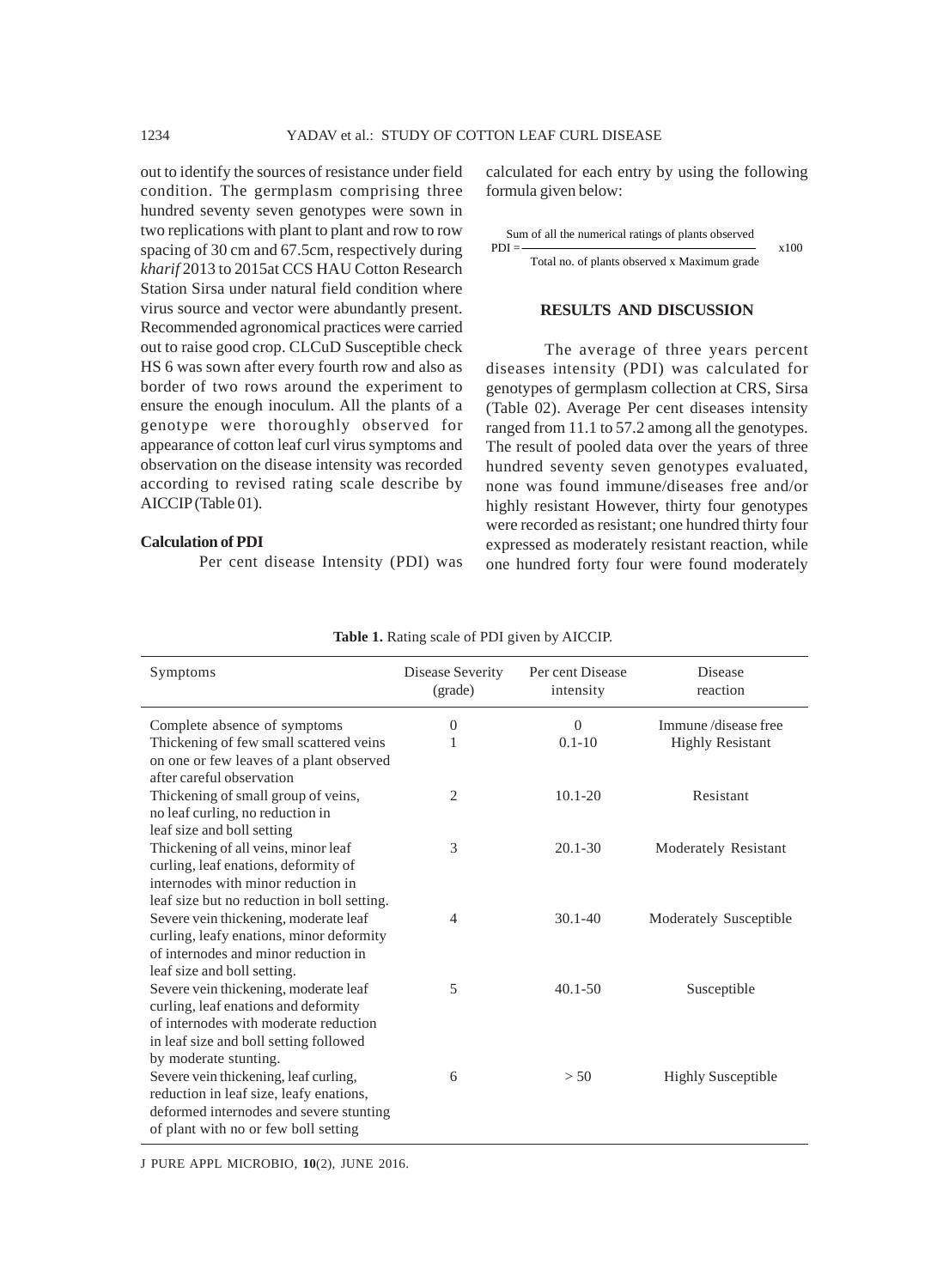|                     |                                                                                                                                                        |                                                                                                                                                                                                                                                                                                               | PDI (Percent Disease Intensity) |      |                                                                                                                                                                                                                                                                                             |                    |                                 |                                                                              |                                                                                                                                                                                                                                                                                       |                                                                                                                                                                                                                                                                                                                                                                                                                                     | PDI (Percent Disease Intensity) |  |
|---------------------|--------------------------------------------------------------------------------------------------------------------------------------------------------|---------------------------------------------------------------------------------------------------------------------------------------------------------------------------------------------------------------------------------------------------------------------------------------------------------------|---------------------------------|------|---------------------------------------------------------------------------------------------------------------------------------------------------------------------------------------------------------------------------------------------------------------------------------------------|--------------------|---------------------------------|------------------------------------------------------------------------------|---------------------------------------------------------------------------------------------------------------------------------------------------------------------------------------------------------------------------------------------------------------------------------------|-------------------------------------------------------------------------------------------------------------------------------------------------------------------------------------------------------------------------------------------------------------------------------------------------------------------------------------------------------------------------------------------------------------------------------------|---------------------------------|--|
|                     |                                                                                                                                                        |                                                                                                                                                                                                                                                                                                               |                                 |      |                                                                                                                                                                                                                                                                                             |                    |                                 |                                                                              |                                                                                                                                                                                                                                                                                       |                                                                                                                                                                                                                                                                                                                                                                                                                                     |                                 |  |
| Σó.<br>Sr.          | Name of Genetic<br>Collection                                                                                                                          | 2013                                                                                                                                                                                                                                                                                                          | 2014                            | 2015 | Average                                                                                                                                                                                                                                                                                     | $\tilde{z}$<br>Sr. | Name of Genetic<br>Collection   | 2013                                                                         | 2014                                                                                                                                                                                                                                                                                  | 2015                                                                                                                                                                                                                                                                                                                                                                                                                                | Average                         |  |
|                     |                                                                                                                                                        |                                                                                                                                                                                                                                                                                                               |                                 |      |                                                                                                                                                                                                                                                                                             |                    |                                 |                                                                              |                                                                                                                                                                                                                                                                                       |                                                                                                                                                                                                                                                                                                                                                                                                                                     |                                 |  |
|                     | 101-102B                                                                                                                                               | 16.2                                                                                                                                                                                                                                                                                                          | 14.4                            |      | 18.3                                                                                                                                                                                                                                                                                        | 28                 | A O2N 75                        |                                                                              |                                                                                                                                                                                                                                                                                       |                                                                                                                                                                                                                                                                                                                                                                                                                                     |                                 |  |
|                     | $101 - 102 - B$ 2                                                                                                                                      |                                                                                                                                                                                                                                                                                                               |                                 |      |                                                                                                                                                                                                                                                                                             |                    | A02 N 149                       |                                                                              |                                                                                                                                                                                                                                                                                       | $rac{1}{40}$                                                                                                                                                                                                                                                                                                                                                                                                                        |                                 |  |
|                     | $1412 - A$ 1                                                                                                                                           | $22.4$<br>$28.3$                                                                                                                                                                                                                                                                                              |                                 |      | 26.3<br>29.3                                                                                                                                                                                                                                                                                | 29                 | A02 N 106                       |                                                                              |                                                                                                                                                                                                                                                                                       |                                                                                                                                                                                                                                                                                                                                                                                                                                     |                                 |  |
|                     | $50-3-1-$                                                                                                                                              |                                                                                                                                                                                                                                                                                                               |                                 |      |                                                                                                                                                                                                                                                                                             |                    | A02 N 52                        |                                                                              |                                                                                                                                                                                                                                                                                       |                                                                                                                                                                                                                                                                                                                                                                                                                                     |                                 |  |
|                     | 1556F                                                                                                                                                  |                                                                                                                                                                                                                                                                                                               |                                 |      |                                                                                                                                                                                                                                                                                             |                    | A02 N 84                        |                                                                              |                                                                                                                                                                                                                                                                                       |                                                                                                                                                                                                                                                                                                                                                                                                                                     |                                 |  |
|                     | [695-175]                                                                                                                                              |                                                                                                                                                                                                                                                                                                               |                                 |      |                                                                                                                                                                                                                                                                                             |                    | A02N 85                         | 3<br>5<br>8<br>8<br>8<br>8<br>8<br>8<br>8<br>8<br>8<br>8<br>8<br>8<br>8<br>8 |                                                                                                                                                                                                                                                                                       |                                                                                                                                                                                                                                                                                                                                                                                                                                     |                                 |  |
|                     | $16 - SH - 1274$                                                                                                                                       |                                                                                                                                                                                                                                                                                                               |                                 |      |                                                                                                                                                                                                                                                                                             |                    | A03 N 139                       |                                                                              |                                                                                                                                                                                                                                                                                       |                                                                                                                                                                                                                                                                                                                                                                                                                                     |                                 |  |
|                     | $320-F$                                                                                                                                                |                                                                                                                                                                                                                                                                                                               |                                 |      |                                                                                                                                                                                                                                                                                             |                    | A03 N 144                       |                                                                              |                                                                                                                                                                                                                                                                                       |                                                                                                                                                                                                                                                                                                                                                                                                                                     |                                 |  |
|                     | 33-STONE VILLE 213                                                                                                                                     |                                                                                                                                                                                                                                                                                                               |                                 |      |                                                                                                                                                                                                                                                                                             |                    | A03 N 148                       |                                                                              |                                                                                                                                                                                                                                                                                       |                                                                                                                                                                                                                                                                                                                                                                                                                                     |                                 |  |
|                     | 36B                                                                                                                                                    |                                                                                                                                                                                                                                                                                                               |                                 |      |                                                                                                                                                                                                                                                                                             |                    | A03 N 150                       |                                                                              |                                                                                                                                                                                                                                                                                       |                                                                                                                                                                                                                                                                                                                                                                                                                                     |                                 |  |
|                     | 42-STONEVILLE 62                                                                                                                                       | $\begin{array}{c} 4.66 \\ 3.67 \\ 4.68 \\ 5.69 \\ 6.74 \\ 7.49 \\ 7.49 \\ 7.49 \\ 7.49 \\ 7.49 \\ 7.49 \\ 7.49 \\ 7.49 \\ 7.49 \\ 7.49 \\ 7.49 \\ 7.49 \\ 7.49 \\ 7.49 \\ 7.49 \\ 7.49 \\ 7.49 \\ 7.49 \\ 7.49 \\ 7.49 \\ 7.49 \\ 7.49 \\ 7.49 \\ 7.49 \\ 7.49 \\ 7.49 \\ 7.49 \\ 7.49 \\ 7.49 \\ 7.49 \\ 7.$ |                                 |      |                                                                                                                                                                                                                                                                                             | ESERESERS          | A03 N132                        | 19.9<br>46.5                                                                 |                                                                                                                                                                                                                                                                                       |                                                                                                                                                                                                                                                                                                                                                                                                                                     |                                 |  |
| $\overline{\omega}$ | 43-P 12                                                                                                                                                |                                                                                                                                                                                                                                                                                                               |                                 |      |                                                                                                                                                                                                                                                                                             |                    | $A - 72 - 62$                   |                                                                              |                                                                                                                                                                                                                                                                                       |                                                                                                                                                                                                                                                                                                                                                                                                                                     |                                 |  |
|                     | 49-CSH 875                                                                                                                                             |                                                                                                                                                                                                                                                                                                               |                                 |      |                                                                                                                                                                                                                                                                                             | $\Theta$           | ABH <sub>6</sub>                |                                                                              |                                                                                                                                                                                                                                                                                       |                                                                                                                                                                                                                                                                                                                                                                                                                                     |                                 |  |
| 그                   | 26<br>4-SAMARU                                                                                                                                         | $41.6$<br>$32.0$<br>$18.2$<br>$45.2$                                                                                                                                                                                                                                                                          |                                 |      |                                                                                                                                                                                                                                                                                             | 극                  | <b>ABOHAR 3</b>                 | 23<br>23<br>23<br>23                                                         |                                                                                                                                                                                                                                                                                       |                                                                                                                                                                                                                                                                                                                                                                                                                                     |                                 |  |
| ≌                   | 59-SV-7A                                                                                                                                               |                                                                                                                                                                                                                                                                                                               |                                 |      | $43.6$<br>$13.1$<br>$31.1$                                                                                                                                                                                                                                                                  | $\frac{1}{4}$      | ACOLA SJ-1                      |                                                                              |                                                                                                                                                                                                                                                                                       |                                                                                                                                                                                                                                                                                                                                                                                                                                     |                                 |  |
| ≌                   | 7203-14-104                                                                                                                                            | 8.5                                                                                                                                                                                                                                                                                                           |                                 |      |                                                                                                                                                                                                                                                                                             | 43                 | AET <sub>55</sub>               | $16.6$<br>48.1                                                               |                                                                                                                                                                                                                                                                                       |                                                                                                                                                                                                                                                                                                                                                                                                                                     |                                 |  |
|                     | 76-IH 23                                                                                                                                               | 29.6                                                                                                                                                                                                                                                                                                          |                                 |      |                                                                                                                                                                                                                                                                                             | $\ddot{4}$         | AK-182/Gland 361-3462           |                                                                              |                                                                                                                                                                                                                                                                                       |                                                                                                                                                                                                                                                                                                                                                                                                                                     |                                 |  |
| $\approx$           | 78-CAT 131                                                                                                                                             | 50.6                                                                                                                                                                                                                                                                                                          |                                 |      |                                                                                                                                                                                                                                                                                             | 45                 | <b>AKG -2/54</b>                |                                                                              |                                                                                                                                                                                                                                                                                       |                                                                                                                                                                                                                                                                                                                                                                                                                                     |                                 |  |
| ⊵                   | 9-1487                                                                                                                                                 | 20.4                                                                                                                                                                                                                                                                                                          |                                 |      |                                                                                                                                                                                                                                                                                             | $\frac{4}{6}$      | AKG <sub>2</sub>                |                                                                              |                                                                                                                                                                                                                                                                                       |                                                                                                                                                                                                                                                                                                                                                                                                                                     |                                 |  |
| $\approx$           | 9-3X13L1 CO2-1-3                                                                                                                                       | $\begin{array}{c} 16.6 \\ 23.1 \\ 24.4 \\ 25.4 \\ 26.4 \\ 27.4 \\ 28.4 \\ 29.4 \\ 20.4 \\ 20.4 \\ 20.4 \\ 20.4 \\ 20.4 \\ 20.4 \\ 20.4 \\ 20.4 \\ 20.4 \\ 20.4 \\ 20.4 \\ 20.4 \\ 20.4 \\ 20.4 \\ 20.4 \\ 20.4 \\ 20.4 \\ 20.4 \\ 20.4 \\ 20.4 \\ 20.4 \\ 20.4 \\ 20.4 \\ 20.4 \\ 20.4 \\ 20.4 \\ 20.4 \\ 20$ |                                 |      |                                                                                                                                                                                                                                                                                             | 47                 | AKG-3/62                        |                                                                              |                                                                                                                                                                                                                                                                                       |                                                                                                                                                                                                                                                                                                                                                                                                                                     |                                 |  |
| $\overline{c}$      | 98-NH-BBR 44                                                                                                                                           |                                                                                                                                                                                                                                                                                                               |                                 |      |                                                                                                                                                                                                                                                                                             | $\frac{8}{4}$      | <b>AKH 2910</b>                 |                                                                              |                                                                                                                                                                                                                                                                                       |                                                                                                                                                                                                                                                                                                                                                                                                                                     |                                 |  |
| 23                  |                                                                                                                                                        |                                                                                                                                                                                                                                                                                                               |                                 |      |                                                                                                                                                                                                                                                                                             | $\frac{9}{4}$      | <b>AKH 9913</b>                 |                                                                              |                                                                                                                                                                                                                                                                                       |                                                                                                                                                                                                                                                                                                                                                                                                                                     |                                 |  |
|                     | $\begin{array}{l} \text{A 02 N 89} \\ \text{A 02N 65} \\ \text{A 03 N 121} \\ \text{A 03 N 153} \\ \text{A 03 N 153} \\ \text{A 03 N 124} \end{array}$ |                                                                                                                                                                                                                                                                                                               |                                 |      |                                                                                                                                                                                                                                                                                             |                    | <b>AKH 8931</b>                 |                                                                              |                                                                                                                                                                                                                                                                                       |                                                                                                                                                                                                                                                                                                                                                                                                                                     |                                 |  |
| 24                  |                                                                                                                                                        |                                                                                                                                                                                                                                                                                                               |                                 |      |                                                                                                                                                                                                                                                                                             |                    | ALBAR <sub>629</sub>            |                                                                              |                                                                                                                                                                                                                                                                                       |                                                                                                                                                                                                                                                                                                                                                                                                                                     |                                 |  |
|                     |                                                                                                                                                        |                                                                                                                                                                                                                                                                                                               |                                 |      |                                                                                                                                                                                                                                                                                             |                    | ALBAR-7-MB                      |                                                                              |                                                                                                                                                                                                                                                                                       |                                                                                                                                                                                                                                                                                                                                                                                                                                     |                                 |  |
| 26                  |                                                                                                                                                        |                                                                                                                                                                                                                                                                                                               |                                 |      |                                                                                                                                                                                                                                                                                             |                    | <b>AMBASSADOR</b>               |                                                                              |                                                                                                                                                                                                                                                                                       |                                                                                                                                                                                                                                                                                                                                                                                                                                     |                                 |  |
|                     | A O2N 40                                                                                                                                               | 48.1                                                                                                                                                                                                                                                                                                          |                                 |      |                                                                                                                                                                                                                                                                                             | 555337             | <b>LESS</b><br>AMERICANNECTARII |                                                                              | $\begin{array}{l} 0.75 & 0.75 & 0.75 \\ 0.75 & 0.75 & 0.75 \\ 0.75 & 0.75 & 0.75 \\ 0.75 & 0.75 & 0.75 \\ 0.75 & 0.75 & 0.75 \\ 0.75 & 0.75 & 0.75 \\ 0.75 & 0.75 & 0.75 \\ 0.75 & 0.75 & 0.75 \\ 0.75 & 0.75 & 0.75 \\ 0.75 & 0.75 & 0.75 \\ 0.75 & 0.75 & 0.75 \\ 0.75 & 0.75 & 0.$ |                                                                                                                                                                                                                                                                                                                                                                                                                                     |                                 |  |
|                     | <b>ANMOL</b>                                                                                                                                           | 50.0                                                                                                                                                                                                                                                                                                          |                                 |      | $\begin{array}{c} 0.957 \\ 0.0871 \\ 0.0871 \\ 0.0971 \\ 0.0971 \\ 0.0971 \\ 0.0971 \\ 0.0971 \\ 0.0971 \\ 0.0971 \\ 0.0971 \\ 0.0971 \\ 0.0971 \\ 0.0971 \\ 0.0971 \\ 0.0971 \\ 0.0971 \\ 0.0971 \\ 0.0971 \\ 0.0971 \\ 0.0971 \\ 0.0971 \\ 0.0971 \\ 0.0971 \\ 0.0971 \\ 0.0971 \\ 0.097$ | 88                 | C100A                           | ० ५ ५ ५<br>० ८ ५ ५ ०<br>० ८ ५ ५ ०                                            | 20.6                                                                                                                                                                                                                                                                                  | $\begin{array}{l} \mathfrak{B} \ \mathfrak{B} \ \mathfrak{C} \ \mathfrak{C} \ \mathfrak{C} \ \mathfrak{C} \ \mathfrak{C} \ \mathfrak{C} \ \mathfrak{C} \ \mathfrak{C} \ \mathfrak{C} \ \mathfrak{C} \ \mathfrak{C} \ \mathfrak{C} \ \mathfrak{C} \ \mathfrak{C} \ \mathfrak{C} \ \mathfrak{C} \ \mathfrak{C} \ \mathfrak{C} \ \mathfrak{C} \ \mathfrak{C} \ \mathfrak{C} \ \mathfrak{C} \ \mathfrak{C} \ \mathfrak{C} \ \mathfrak{$ |                                 |  |
|                     | AO3 N103                                                                                                                                               | $51.6$<br>25.6                                                                                                                                                                                                                                                                                                |                                 |      | $\frac{51.1}{31.4}$                                                                                                                                                                                                                                                                         | 89                 | $C1412-A$                       |                                                                              | 41.2<br>43.6                                                                                                                                                                                                                                                                          |                                                                                                                                                                                                                                                                                                                                                                                                                                     |                                 |  |
|                     | AO3 N146                                                                                                                                               |                                                                                                                                                                                                                                                                                                               |                                 |      |                                                                                                                                                                                                                                                                                             | $\delta$           | CA 99541                        |                                                                              |                                                                                                                                                                                                                                                                                       | 46.7<br>48.3                                                                                                                                                                                                                                                                                                                                                                                                                        |                                 |  |

Table 2. Reaction of Cotton Leaf Curl Disease on genotypes of American Cotton **Table 2.** Reaction of Cotton Leaf Curl Disease on genotypes of American Cotton

J PURE APPL MICROBIO*,* **10**(2), JUNE 2016.

YADAV et al.: STUDY OF COTTON LEAF CURL DISEASE 1235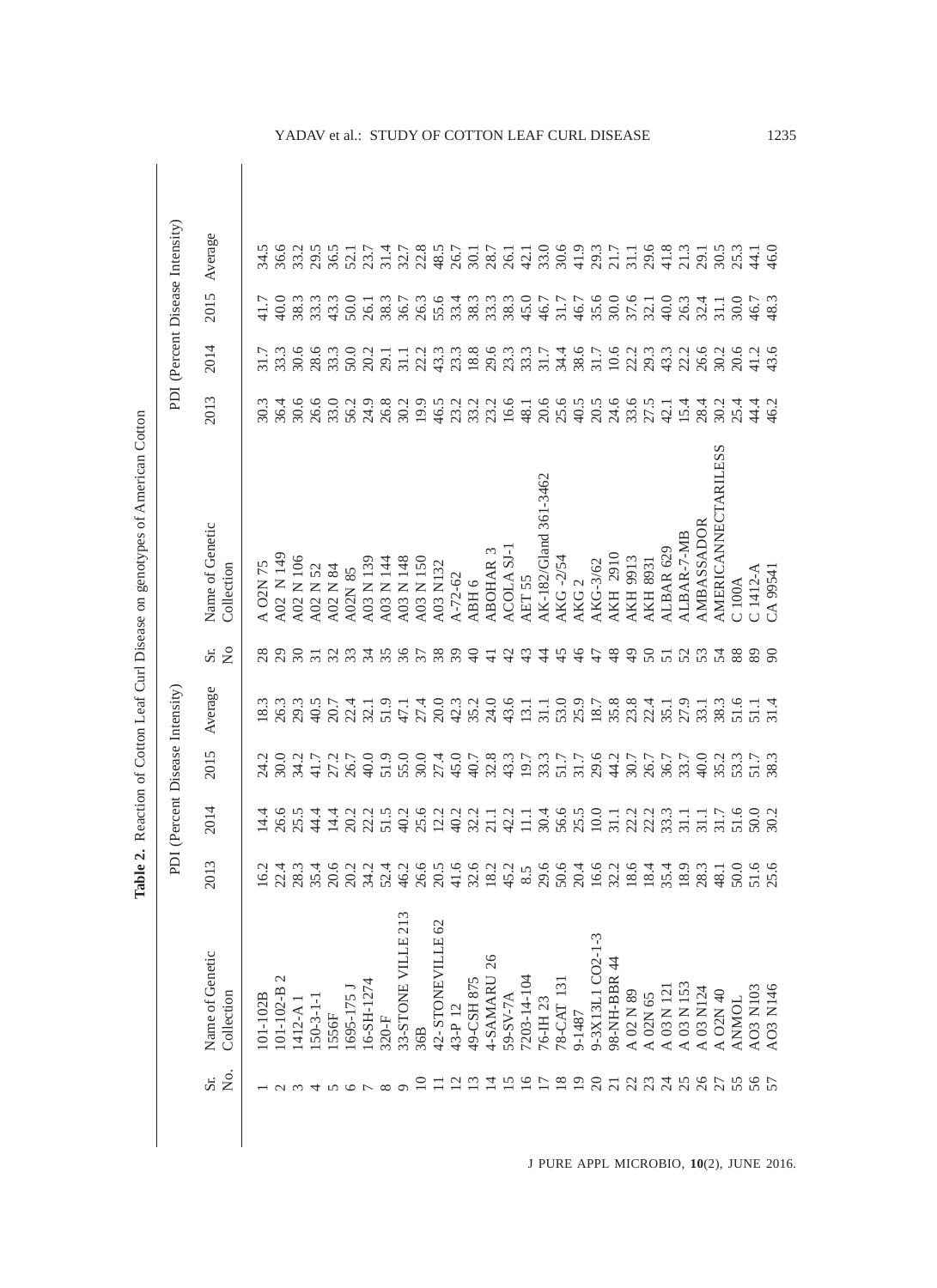|                | $\begin{array}{l} \text{CAR PH-93} \\ \text{CCH S10-4} \\ \text{CHE111} \\ \text{CHE120} \\ \text{CHE113} \\ \text{CHE121} \\ \text{CHE131} \\ \text{CHE131} \\ \text{CHE141} \\ \text{CHE151} \\ \text{CHE151} \\ \text{CHE151} \\ \text{CHE151} \\ \text{CHE151} \\ \text{CHE151} \\ \text{CHE151} \\ \text{CHE151} \\ \text{CHE151} \\ \text{CHE151} \\ \text{CHE151} \\ \text{CHE151} \\$ |               |        |         |          |                                           |              |          |               |           |           |  |     |  |                                                                                                                                                                                                                                                                           |    |    |     |  |               |                  |                 |              |                | G205- SA<br>G245-10-2<br>G67 |               |             |
|----------------|-----------------------------------------------------------------------------------------------------------------------------------------------------------------------------------------------------------------------------------------------------------------------------------------------------------------------------------------------------------------------------------------------|---------------|--------|---------|----------|-------------------------------------------|--------------|----------|---------------|-----------|-----------|--|-----|--|---------------------------------------------------------------------------------------------------------------------------------------------------------------------------------------------------------------------------------------------------------------------------|----|----|-----|--|---------------|------------------|-----------------|--------------|----------------|------------------------------|---------------|-------------|
|                |                                                                                                                                                                                                                                                                                                                                                                                               |               |        |         |          |                                           |              |          |               |           |           |  |     |  |                                                                                                                                                                                                                                                                           |    |    |     |  |               |                  |                 |              |                |                              |               |             |
|                | こんしぁヿットゥーミアニメ。スペルタックではこのようないこうのうちゃんのこんです。スペンスには、それは、それは、それをおいております。                                                                                                                                                                                                                                                                                                                           |               |        |         |          |                                           |              |          |               |           |           |  |     |  |                                                                                                                                                                                                                                                                           |    |    |     |  |               |                  |                 |              |                |                              |               |             |
|                |                                                                                                                                                                                                                                                                                                                                                                                               |               |        |         |          |                                           |              |          |               |           |           |  |     |  |                                                                                                                                                                                                                                                                           |    |    |     |  |               |                  |                 |              |                |                              |               |             |
|                |                                                                                                                                                                                                                                                                                                                                                                                               |               |        |         |          |                                           |              |          |               |           |           |  |     |  |                                                                                                                                                                                                                                                                           |    |    |     |  |               |                  |                 |              |                |                              |               |             |
|                |                                                                                                                                                                                                                                                                                                                                                                                               |               |        |         |          |                                           |              |          |               |           |           |  |     |  |                                                                                                                                                                                                                                                                           |    |    |     |  |               |                  |                 |              |                |                              |               |             |
| <b>ARB 757</b> | <b>GREEN</b><br>ARKANSAS                                                                                                                                                                                                                                                                                                                                                                      | <b>ATHENS</b> | AUBURN | AV 3649 | AVBNE165 | $\frac{\text{AVB SM}}{\text{AVB SM}}$ 213 | <b>B</b> 143 | B 56-181 | B 57-876      | B 68-1146 | B 72-2889 |  |     |  | BADNAWARI<br>BAN 9561<br>BATIN ROUGH<br>BC 68-2<br>BHAGYA<br>BHATINDA No. 1<br>BHATINDA No. 1<br>BHATINDA No. 1<br>BHATINDA No. 1<br>BIR 92-16-4<br>BLIGHT MASTER<br>BM COT 95 - BLL<br>BN FREGOBRACT<br>BN FREGOBRACT<br>BR01-20085<br>BR01-20085<br>BIR 034010394(1075) |    |    |     |  | <b>BWR 28</b> | <b>BWR 38562</b> | DH 21           | <b>DHLYY</b> | <b>ORZ XHC</b> | DP 16                        | <b>DSU 28</b> | <b>DUNN</b> |
|                |                                                                                                                                                                                                                                                                                                                                                                                               | $\infty$      |        |         |          |                                           |              | 67       | $\frac{8}{6}$ | 88        |           |  | 776 |  | 78                                                                                                                                                                                                                                                                        | 67 | 80 | 232 |  |               |                  | $\overline{21}$ | 123          |                | 124                          | 125           |             |

J PURE APPL MICROBIO*,* **10**(2), JUNE 2016.

1236 YADAV et al.: STUDY OF COTTON LEAF CURL DISEASE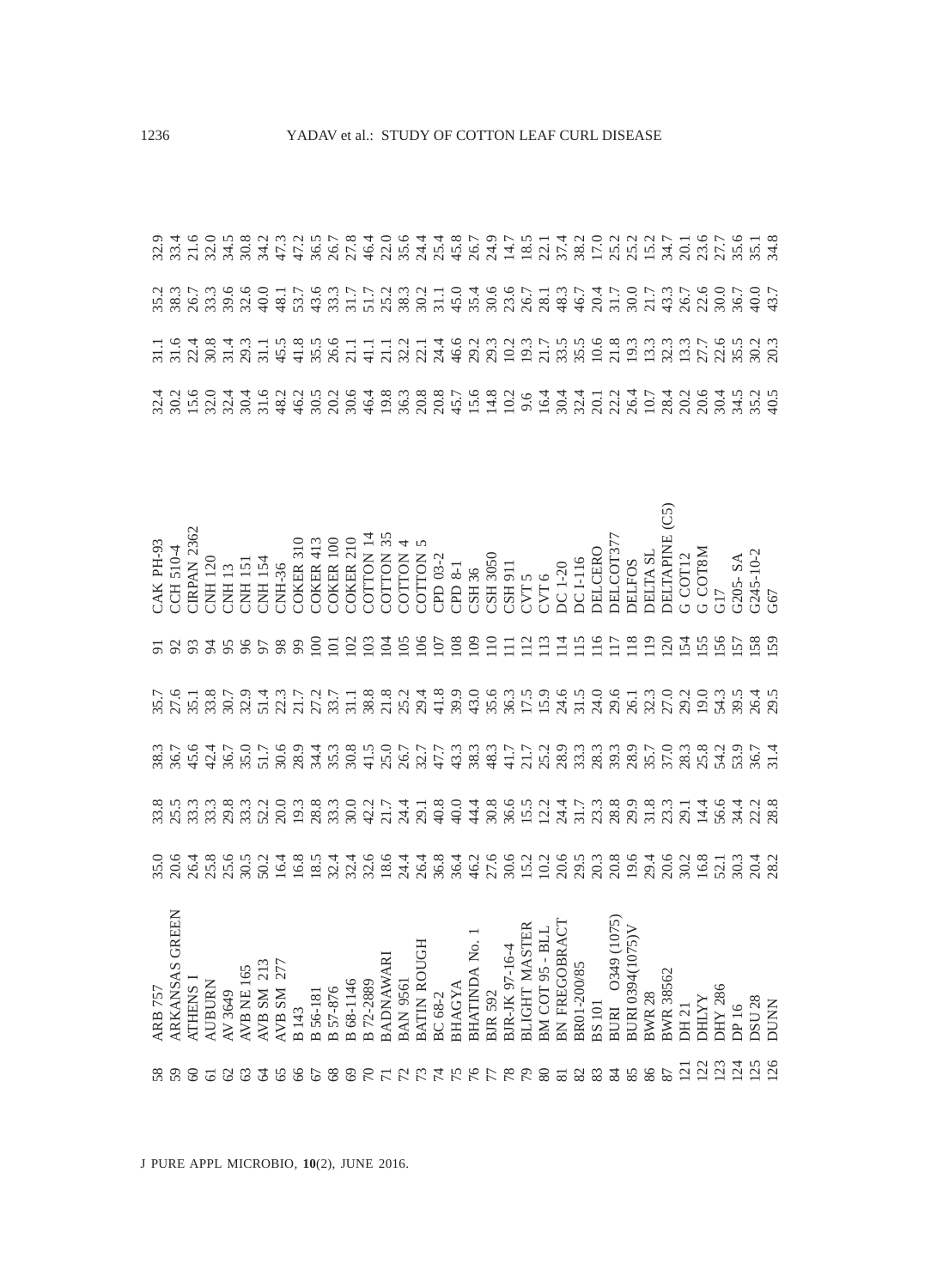|                    |                   |                  |                  |                              |                  |                  |                 |                        |                          |              |                                                                                                    |              |                            |                |                        |                          |                          |             |             |              |               |                                              |     |                                                                                                                                                                                                                                      |                  |                 |              |            |              |            |                          |              |              |                                                     | 36.4<br>35.9         |                      |
|--------------------|-------------------|------------------|------------------|------------------------------|------------------|------------------|-----------------|------------------------|--------------------------|--------------|----------------------------------------------------------------------------------------------------|--------------|----------------------------|----------------|------------------------|--------------------------|--------------------------|-------------|-------------|--------------|---------------|----------------------------------------------|-----|--------------------------------------------------------------------------------------------------------------------------------------------------------------------------------------------------------------------------------------|------------------|-----------------|--------------|------------|--------------|------------|--------------------------|--------------|--------------|-----------------------------------------------------|----------------------|----------------------|
|                    |                   |                  |                  |                              |                  |                  |                 |                        |                          |              |                                                                                                    |              |                            |                |                        |                          |                          |             |             |              |               |                                              |     |                                                                                                                                                                                                                                      |                  |                 |              |            |              |            |                          |              |              |                                                     | 41.7<br>38.3         |                      |
|                    |                   |                  |                  |                              |                  |                  |                 |                        |                          |              |                                                                                                    |              |                            |                |                        |                          |                          |             |             |              |               |                                              |     |                                                                                                                                                                                                                                      |                  |                 |              |            |              |            |                          |              |              |                                                     |                      |                      |
|                    |                   |                  |                  |                              |                  |                  |                 |                        |                          |              |                                                                                                    |              |                            |                |                        |                          |                          |             |             |              |               |                                              |     |                                                                                                                                                                                                                                      |                  |                 |              |            |              |            |                          |              |              |                                                     |                      |                      |
| GANGA              | GANGA NAGER AGETI | <b>GBHV 148</b>  | GICS15<br>GISV12 |                              | <b>SS/98VSIE</b> | GJHS16           | GLS270          | GJHS53                 |                          |              | $\begin{array}{c} \text{GL-CO2-4} \rightarrow \\ \text{GNG7-1 DWARF} \\ \text{G-OKRA} \end{array}$ |              |                            |                |                        |                          |                          |             |             |              |               |                                              |     | GREGG35<br>GREGG45<br>GRS6015<br>GRS60-GIL3-4<br>GRS60-GIL3-4<br>GS10<br>GS10<br>GENY-337<br>GUNBO<br>H 1655 C<br>H 1655 C<br>H 1655 C<br>H 1655 C<br>H 1655 C<br>H 1150<br>H 1150<br>H 1150<br>H 1150<br>H 1150<br>H 1150<br>H 1150 |                  |                 |              |            | L147         | .604       | L740-1                   | .762         | A FRGO BRACT | AM GUNTURE                                          | AM787                | <b>ANKBURN</b>       |
| $\sqrt{2}$         | $\overline{6}$    | $\sqrt{62}$      |                  | $\overline{3}$               |                  |                  |                 | 82<br>8222222222222333 |                          |              |                                                                                                    |              |                            |                |                        |                          |                          |             |             |              |               |                                              |     |                                                                                                                                                                                                                                      |                  |                 |              |            |              |            |                          |              |              |                                                     |                      |                      |
|                    |                   |                  |                  |                              |                  |                  |                 |                        |                          |              |                                                                                                    |              |                            |                |                        |                          |                          |             |             |              |               |                                              |     |                                                                                                                                                                                                                                      |                  |                 |              |            |              |            |                          |              |              |                                                     |                      |                      |
|                    |                   |                  |                  |                              |                  |                  |                 |                        |                          |              |                                                                                                    |              |                            |                |                        |                          |                          |             |             |              |               |                                              |     |                                                                                                                                                                                                                                      |                  |                 |              |            |              |            |                          |              |              | $\begin{array}{c} 45.0 \\ 58.3 \\ 27.0 \end{array}$ |                      |                      |
|                    |                   |                  |                  |                              |                  |                  |                 |                        |                          |              |                                                                                                    |              |                            |                |                        |                          |                          |             |             |              |               |                                              |     |                                                                                                                                                                                                                                      |                  |                 |              |            |              |            |                          |              |              |                                                     |                      |                      |
|                    |                   |                  |                  |                              |                  |                  |                 |                        |                          |              |                                                                                                    |              |                            |                |                        |                          |                          |             |             |              |               |                                              |     |                                                                                                                                                                                                                                      |                  |                 |              |            |              |            |                          |              |              |                                                     |                      |                      |
| DUNN 56-C-B<br>127 | EC 141679<br>128  | EC 141712<br>129 | EC 76765<br>130  | EC124096<br>$\overline{131}$ | EC132033<br>132  | EC 356587<br>133 | EC 52-SN<br>134 | EMPIRE 61<br>135       | EPRT <sub>6</sub><br>136 | F1980<br>137 | F1378<br>138                                                                                       | F1794<br>139 | F <sub>1861</sub><br>$\Xi$ | F1875<br>$\Xi$ | F1914<br>$\frac{1}{2}$ | F <sub>1980</sub><br>143 | F 2035<br>$\overline{4}$ | F414<br>145 | F846<br>146 | FD 89<br>147 | FFS103<br>148 | FM 531 B LINE-7<br>FREGOBRACT<br>$\sqrt{49}$ | 150 | FS 128<br>$\overline{15}$                                                                                                                                                                                                            | G COT 8-F<br>152 | G COT100<br>153 | H1236<br>187 | H14<br>188 | H655C<br>189 | H974<br>90 | HS 251<br>$\overline{5}$ | HS100<br>192 | HS182<br>193 | HS <sub>2</sub><br>$\Xi$                            | HS6<br>$\frac{5}{2}$ | $\overline{8}$<br>96 |
|                    |                   |                  |                  |                              |                  |                  |                 |                        |                          |              |                                                                                                    |              |                            |                |                        |                          |                          |             |             |              |               |                                              |     |                                                                                                                                                                                                                                      |                  |                 |              |            |              |            |                          |              |              |                                                     |                      |                      |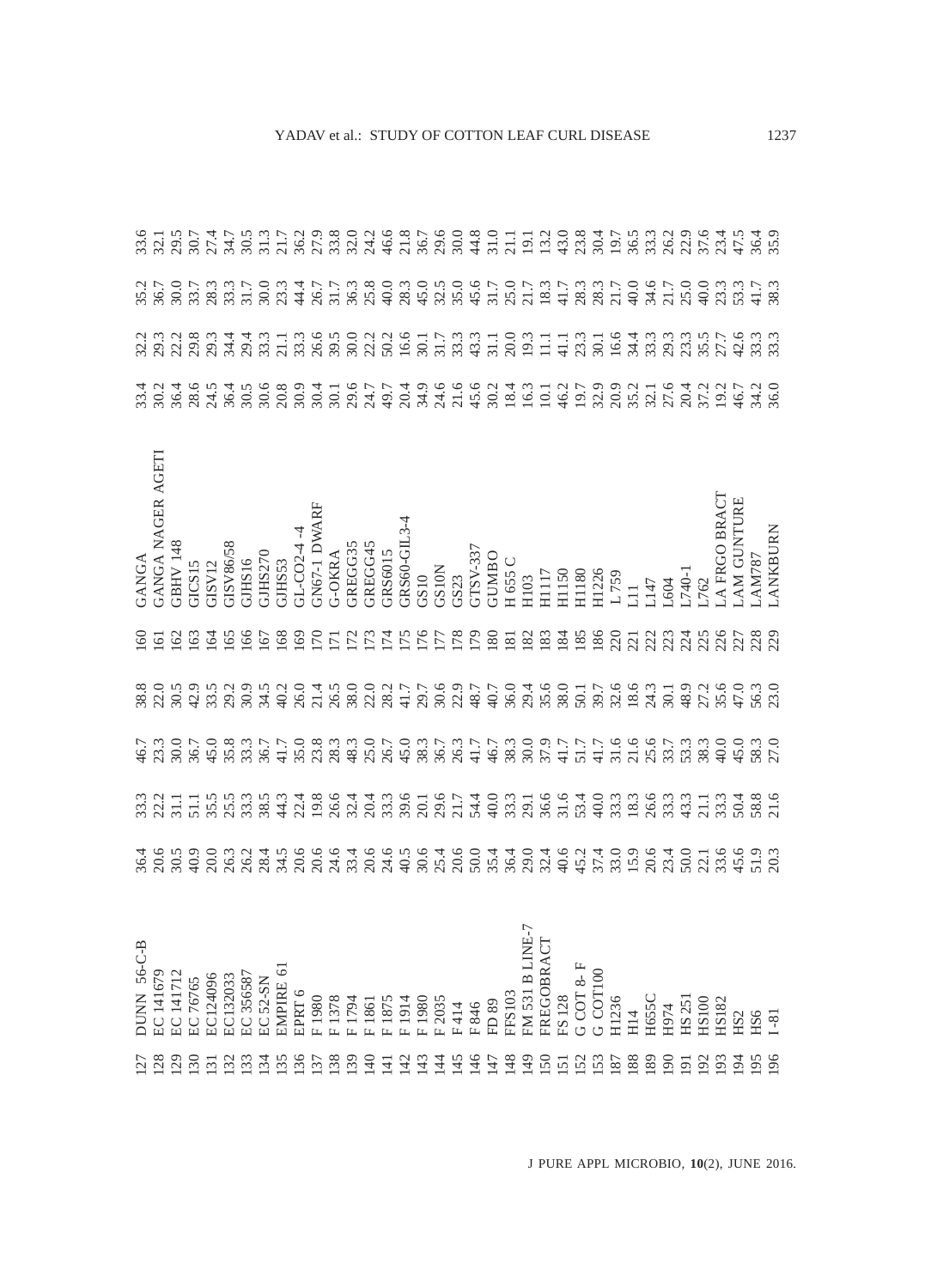|                 | vo T & O L 4 G & d O m L & T m 4 y y 4 T L d T & d Q & & y m T 4 d y n 5 T<br>A & L & Q d d d a a d Q m Q d d m H & & Q H Q d H & d Q & D & Q H & Q D & T                                                                                                                                                                                                                                                                                                                                          |                  |              |  |  |  |                                                                                |  |                             |  |  |                                                                                                            |                               |  |             |          |               |           |       |                  |           |                    |             |        |                                                                                                                                                                                                                                                                                                                                        |                       |        |
|-----------------|----------------------------------------------------------------------------------------------------------------------------------------------------------------------------------------------------------------------------------------------------------------------------------------------------------------------------------------------------------------------------------------------------------------------------------------------------------------------------------------------------|------------------|--------------|--|--|--|--------------------------------------------------------------------------------|--|-----------------------------|--|--|------------------------------------------------------------------------------------------------------------|-------------------------------|--|-------------|----------|---------------|-----------|-------|------------------|-----------|--------------------|-------------|--------|----------------------------------------------------------------------------------------------------------------------------------------------------------------------------------------------------------------------------------------------------------------------------------------------------------------------------------------|-----------------------|--------|
|                 |                                                                                                                                                                                                                                                                                                                                                                                                                                                                                                    |                  |              |  |  |  |                                                                                |  |                             |  |  |                                                                                                            |                               |  |             |          |               |           |       |                  |           |                    |             |        |                                                                                                                                                                                                                                                                                                                                        |                       |        |
|                 | LAS 45 RED AK<br>LASSANI 11                                                                                                                                                                                                                                                                                                                                                                                                                                                                        | CH <sub>10</sub> | <b>CMS6B</b> |  |  |  | H 2001<br>HI802<br>HI802<br>HI953<br>HI956<br>HI956<br>HI995<br>HI995<br>HI995 |  | LOCKET4789<br>LRK516<br>LSS |  |  | $\begin{array}{l} \text{LSY24} \\ \text{LUXMI} \\ \text{M11} \\ \text{M8} \\ \text{MABALUXMI} \end{array}$ | MC130<br>MC82<br>MC86<br>PIL9 |  | <b>PK54</b> | PO80A Xc | <b>PKV081</b> | PKY RAJAT | PRS72 | <b>EO81 ASUS</b> | PUSA 3216 | PUSA <sub>95</sub> | <b>MSUS</b> | PUSA31 | PUSA317                                                                                                                                                                                                                                                                                                                                | PUSA864               | $R-40$ |
|                 | $\begin{array}{l} \mathcal{R}\ \mathcal{R}\ \mathcal{R}\ \mathcal{R}\ \mathcal{R}\ \mathcal{R}\ \mathcal{R}\ \mathcal{R}\ \mathcal{R}\ \mathcal{R}\ \mathcal{R}\ \mathcal{R}\ \mathcal{R}\ \mathcal{R}\ \mathcal{R}\ \mathcal{R}\ \mathcal{R}\ \mathcal{R}\ \mathcal{R}\ \mathcal{R}\ \mathcal{R}\ \mathcal{R}\ \mathcal{R}\ \mathcal{R}\ \mathcal{R}\ \mathcal{R}\ \mathcal{R}\ \mathcal{R}\ \mathcal{R}\ \mathcal{R}\ \mathcal{R}\ \mathcal{R}\ \mathcal{R}\ \mathcal{R}\ \mathcal{R}\ \mathcal$ |                  |              |  |  |  |                                                                                |  |                             |  |  |                                                                                                            |                               |  |             |          |               |           |       |                  |           | 294                | 295         |        | 8588                                                                                                                                                                                                                                                                                                                                   |                       |        |
|                 |                                                                                                                                                                                                                                                                                                                                                                                                                                                                                                    |                  |              |  |  |  |                                                                                |  |                             |  |  |                                                                                                            |                               |  |             |          |               |           |       |                  |           |                    |             |        |                                                                                                                                                                                                                                                                                                                                        |                       |        |
|                 |                                                                                                                                                                                                                                                                                                                                                                                                                                                                                                    |                  |              |  |  |  |                                                                                |  |                             |  |  |                                                                                                            |                               |  |             |          |               |           |       |                  |           |                    |             |        |                                                                                                                                                                                                                                                                                                                                        |                       |        |
|                 |                                                                                                                                                                                                                                                                                                                                                                                                                                                                                                    |                  |              |  |  |  |                                                                                |  |                             |  |  |                                                                                                            |                               |  |             |          |               |           |       |                  |           |                    |             |        |                                                                                                                                                                                                                                                                                                                                        |                       |        |
|                 |                                                                                                                                                                                                                                                                                                                                                                                                                                                                                                    |                  |              |  |  |  |                                                                                |  |                             |  |  |                                                                                                            |                               |  |             |          |               |           |       |                  |           |                    |             |        |                                                                                                                                                                                                                                                                                                                                        |                       |        |
|                 | IAN1327 F<br>IC1832                                                                                                                                                                                                                                                                                                                                                                                                                                                                                | <b>RMA323</b>    |              |  |  |  |                                                                                |  |                             |  |  |                                                                                                            |                               |  |             |          |               |           |       |                  |           |                    |             |        | $\begin{array}{l} \tt K\,344\\ \tt K\,105\\ \tt K\,105\\ \tt K\,107\\ \tt K\,107\\ \tt K\,107\\ \tt K\,107\\ \tt K\,100\\ \tt K\,200\\ \tt K\,300\\ \tt K\,400\\ \tt K\,400\\ \tt K\,400\\ \tt K\,400\\ \tt K\,400\\ \tt K\,400\\ \tt K\,400\\ \tt K\,400\\ \tt K\,400\\ \tt K\,400\\ \tt K\,400\\ \tt K\,400\\ \tt K\,400\\ \tt K\,4$ | NHBBR-38<br>NM 755404 |        |
| $\overline{16}$ | 98                                                                                                                                                                                                                                                                                                                                                                                                                                                                                                 | $\overline{9}$   | $\approx$    |  |  |  |                                                                                |  |                             |  |  |                                                                                                            |                               |  |             |          |               |           |       |                  |           | 261                |             |        | 88888                                                                                                                                                                                                                                                                                                                                  |                       |        |

1238 YADAV et al.: STUDY OF COTTON LEAF CURL DISEASE

J PURE APPL MICROBIO*,* **10**(2), JUNE 2016.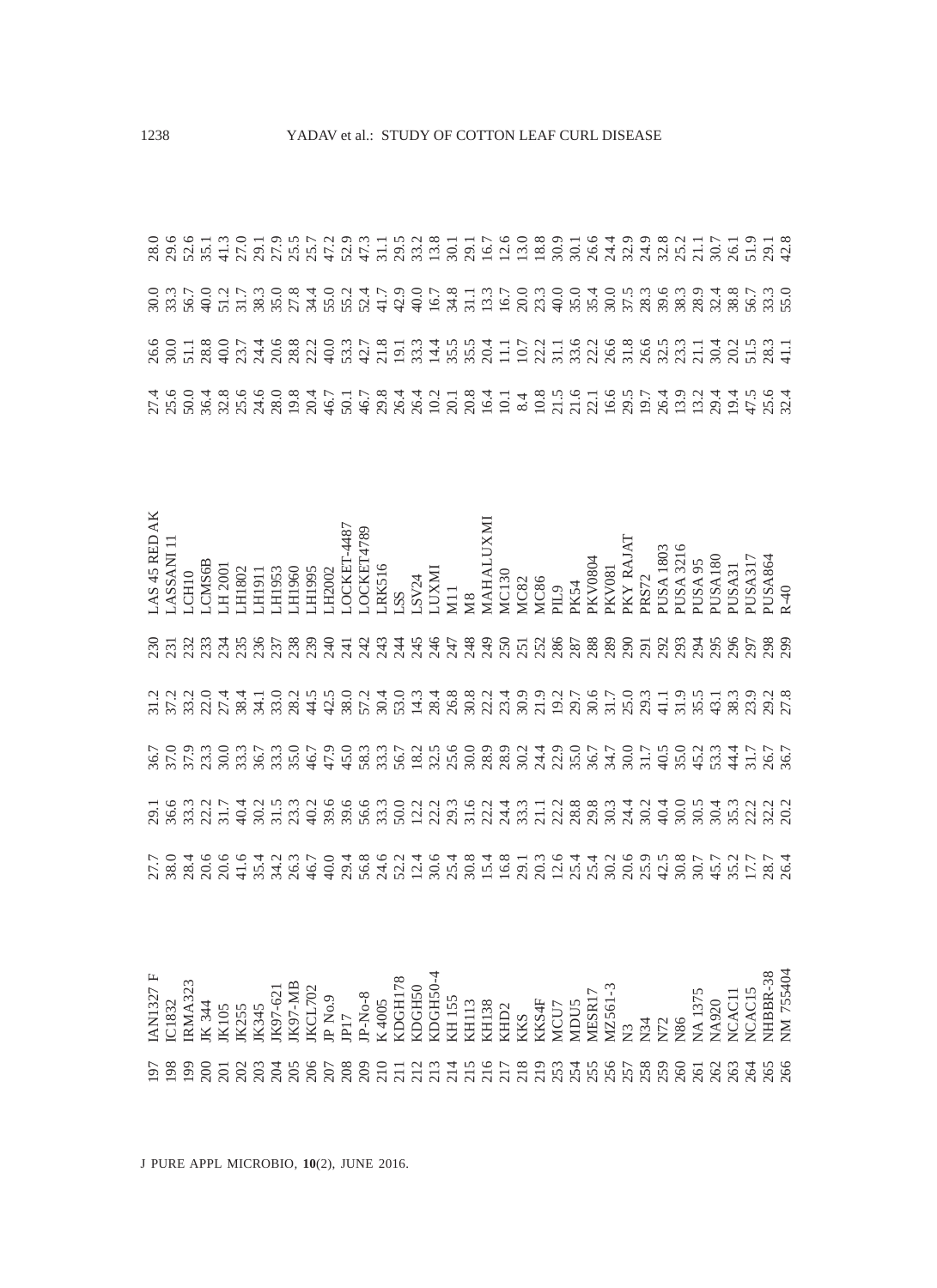|                                                                                                                                                                                                                                                                                                                    | EGO<br>OKRA RED FR                                                                                                                                                                                                                                                                                                                                                                                        |  |                                                                                                                                                                                                                                  |                 | RAH <sub>3</sub>              |  |                                                                                                                                                                                                                        |  |
|--------------------------------------------------------------------------------------------------------------------------------------------------------------------------------------------------------------------------------------------------------------------------------------------------------------------|-----------------------------------------------------------------------------------------------------------------------------------------------------------------------------------------------------------------------------------------------------------------------------------------------------------------------------------------------------------------------------------------------------------|--|----------------------------------------------------------------------------------------------------------------------------------------------------------------------------------------------------------------------------------|-----------------|-------------------------------|--|------------------------------------------------------------------------------------------------------------------------------------------------------------------------------------------------------------------------|--|
|                                                                                                                                                                                                                                                                                                                    |                                                                                                                                                                                                                                                                                                                                                                                                           |  |                                                                                                                                                                                                                                  | $rac{300}{201}$ | RAH53                         |  |                                                                                                                                                                                                                        |  |
|                                                                                                                                                                                                                                                                                                                    |                                                                                                                                                                                                                                                                                                                                                                                                           |  |                                                                                                                                                                                                                                  | 302             | <b>RCMS2B</b>                 |  |                                                                                                                                                                                                                        |  |
|                                                                                                                                                                                                                                                                                                                    |                                                                                                                                                                                                                                                                                                                                                                                                           |  |                                                                                                                                                                                                                                  | 503             | <b>REBAB50</b>                |  |                                                                                                                                                                                                                        |  |
|                                                                                                                                                                                                                                                                                                                    |                                                                                                                                                                                                                                                                                                                                                                                                           |  |                                                                                                                                                                                                                                  |                 | REBA PVT9                     |  |                                                                                                                                                                                                                        |  |
|                                                                                                                                                                                                                                                                                                                    |                                                                                                                                                                                                                                                                                                                                                                                                           |  |                                                                                                                                                                                                                                  |                 | RED                           |  |                                                                                                                                                                                                                        |  |
|                                                                                                                                                                                                                                                                                                                    |                                                                                                                                                                                                                                                                                                                                                                                                           |  |                                                                                                                                                                                                                                  |                 | REX66                         |  |                                                                                                                                                                                                                        |  |
|                                                                                                                                                                                                                                                                                                                    |                                                                                                                                                                                                                                                                                                                                                                                                           |  |                                                                                                                                                                                                                                  |                 | RHI                           |  |                                                                                                                                                                                                                        |  |
| $\begin{smallmatrix} 7 & 8 & 9 & 8 & 7 & 7 & 7 & 8 & 7 & 8 & 6 & 7 & 8 & 7 & 8 & 7 & 8 & 7 & 8 & 7 & 8 & 7 & 8 & 7 & 8 & 7 & 8 & 7 & 8 & 7 & 8 & 7 & 8 & 7 & 8 & 7 & 8 & 7 & 8 & 7 & 8 & 7 & 8 & 7 & 8 & 7 & 8 & 7 & 8 & 7 & 8 & 7 & 8 & 7 & 8 & 7 & 8 & 7 & 8 & 7 & 8 & 7 & 8 & 7 & 8 & 7 & 8 & 7 & 8 & 7 & 8 & $ |                                                                                                                                                                                                                                                                                                                                                                                                           |  | sicint sicion os cinque do orogo os cition cios os citiones de citiones con el citiones de controlado de contr<br>Ricinto de citiones de controlados de citios de citios de controlados de controlados de controlados de control |                 | <b>RHC1179</b>                |  | 12 cs 20 cs 30 cs 30 cs 30 cs 30 cs 30 cs 30 cs 30 cs 30 cs 30 cs 30 cs 30 cs 30 cs 30 cs 30 cs 30 c<br>12 cs 30 cs 31 cs 32 cs 30 cs 30 cs 30 cs 30 cs 30 cs 30 cs 30 cs 30 cs 30 cs 30 cs 30 cs 30 cs 30 cs 30 cs 30 |  |
|                                                                                                                                                                                                                                                                                                                    |                                                                                                                                                                                                                                                                                                                                                                                                           |  |                                                                                                                                                                                                                                  |                 | RHC2022                       |  |                                                                                                                                                                                                                        |  |
|                                                                                                                                                                                                                                                                                                                    |                                                                                                                                                                                                                                                                                                                                                                                                           |  |                                                                                                                                                                                                                                  |                 | RHC9740                       |  |                                                                                                                                                                                                                        |  |
|                                                                                                                                                                                                                                                                                                                    |                                                                                                                                                                                                                                                                                                                                                                                                           |  |                                                                                                                                                                                                                                  |                 | RS2098                        |  |                                                                                                                                                                                                                        |  |
|                                                                                                                                                                                                                                                                                                                    |                                                                                                                                                                                                                                                                                                                                                                                                           |  |                                                                                                                                                                                                                                  |                 | RS 2351                       |  |                                                                                                                                                                                                                        |  |
|                                                                                                                                                                                                                                                                                                                    |                                                                                                                                                                                                                                                                                                                                                                                                           |  |                                                                                                                                                                                                                                  |                 | RS 2390                       |  |                                                                                                                                                                                                                        |  |
|                                                                                                                                                                                                                                                                                                                    |                                                                                                                                                                                                                                                                                                                                                                                                           |  |                                                                                                                                                                                                                                  |                 | RS2013                        |  |                                                                                                                                                                                                                        |  |
|                                                                                                                                                                                                                                                                                                                    |                                                                                                                                                                                                                                                                                                                                                                                                           |  |                                                                                                                                                                                                                                  |                 | RS2097                        |  |                                                                                                                                                                                                                        |  |
|                                                                                                                                                                                                                                                                                                                    |                                                                                                                                                                                                                                                                                                                                                                                                           |  |                                                                                                                                                                                                                                  |                 | RS810                         |  |                                                                                                                                                                                                                        |  |
|                                                                                                                                                                                                                                                                                                                    |                                                                                                                                                                                                                                                                                                                                                                                                           |  |                                                                                                                                                                                                                                  |                 | RS875                         |  |                                                                                                                                                                                                                        |  |
|                                                                                                                                                                                                                                                                                                                    |                                                                                                                                                                                                                                                                                                                                                                                                           |  |                                                                                                                                                                                                                                  |                 | RS89                          |  |                                                                                                                                                                                                                        |  |
|                                                                                                                                                                                                                                                                                                                    |                                                                                                                                                                                                                                                                                                                                                                                                           |  |                                                                                                                                                                                                                                  |                 | T167                          |  |                                                                                                                                                                                                                        |  |
|                                                                                                                                                                                                                                                                                                                    |                                                                                                                                                                                                                                                                                                                                                                                                           |  |                                                                                                                                                                                                                                  |                 | <b>CAMPE</b><br><b>TAMCOT</b> |  |                                                                                                                                                                                                                        |  |
|                                                                                                                                                                                                                                                                                                                    |                                                                                                                                                                                                                                                                                                                                                                                                           |  |                                                                                                                                                                                                                                  |                 | TAMCOT SP-37                  |  |                                                                                                                                                                                                                        |  |
|                                                                                                                                                                                                                                                                                                                    |                                                                                                                                                                                                                                                                                                                                                                                                           |  |                                                                                                                                                                                                                                  |                 | SP23<br><b>TAMXOT</b>         |  |                                                                                                                                                                                                                        |  |
|                                                                                                                                                                                                                                                                                                                    |                                                                                                                                                                                                                                                                                                                                                                                                           |  |                                                                                                                                                                                                                                  |                 | <b>ICH 1002</b>               |  |                                                                                                                                                                                                                        |  |
|                                                                                                                                                                                                                                                                                                                    |                                                                                                                                                                                                                                                                                                                                                                                                           |  |                                                                                                                                                                                                                                  |                 | <b>CH1599</b>                 |  |                                                                                                                                                                                                                        |  |
|                                                                                                                                                                                                                                                                                                                    |                                                                                                                                                                                                                                                                                                                                                                                                           |  |                                                                                                                                                                                                                                  |                 | EXAS31                        |  |                                                                                                                                                                                                                        |  |
|                                                                                                                                                                                                                                                                                                                    |                                                                                                                                                                                                                                                                                                                                                                                                           |  |                                                                                                                                                                                                                                  |                 | TEXAS34                       |  |                                                                                                                                                                                                                        |  |
|                                                                                                                                                                                                                                                                                                                    |                                                                                                                                                                                                                                                                                                                                                                                                           |  |                                                                                                                                                                                                                                  |                 | TEXAS44                       |  |                                                                                                                                                                                                                        |  |
|                                                                                                                                                                                                                                                                                                                    |                                                                                                                                                                                                                                                                                                                                                                                                           |  |                                                                                                                                                                                                                                  |                 | TEXAS709                      |  |                                                                                                                                                                                                                        |  |
|                                                                                                                                                                                                                                                                                                                    |                                                                                                                                                                                                                                                                                                                                                                                                           |  |                                                                                                                                                                                                                                  | 361             | TEXAS79                       |  |                                                                                                                                                                                                                        |  |
|                                                                                                                                                                                                                                                                                                                    |                                                                                                                                                                                                                                                                                                                                                                                                           |  |                                                                                                                                                                                                                                  | 362             | TEXAS937                      |  |                                                                                                                                                                                                                        |  |
|                                                                                                                                                                                                                                                                                                                    |                                                                                                                                                                                                                                                                                                                                                                                                           |  |                                                                                                                                                                                                                                  | 363             | <b>TH46</b>                   |  |                                                                                                                                                                                                                        |  |
|                                                                                                                                                                                                                                                                                                                    |                                                                                                                                                                                                                                                                                                                                                                                                           |  |                                                                                                                                                                                                                                  | 364             | <b>THAUNWAS</b>               |  |                                                                                                                                                                                                                        |  |
|                                                                                                                                                                                                                                                                                                                    |                                                                                                                                                                                                                                                                                                                                                                                                           |  |                                                                                                                                                                                                                                  | 365             | 32 IC 333984                  |  |                                                                                                                                                                                                                        |  |
|                                                                                                                                                                                                                                                                                                                    |                                                                                                                                                                                                                                                                                                                                                                                                           |  |                                                                                                                                                                                                                                  | 366             | <b>SH1608</b>                 |  |                                                                                                                                                                                                                        |  |
|                                                                                                                                                                                                                                                                                                                    |                                                                                                                                                                                                                                                                                                                                                                                                           |  |                                                                                                                                                                                                                                  |                 | X ORSZ78                      |  |                                                                                                                                                                                                                        |  |
|                                                                                                                                                                                                                                                                                                                    | $\begin{array}{l} \tt{P}~367 \\ \tt{P}~729-37 \\ \tt{PI5}\\ \tt{PARAS} \\ \tt{PARAS} \\ \tt{PRAM} \\ \tt{PRAM} \\ \tt{PR} \\ \tt{PR} \\ \tt{PR} \\ \tt{PR} \\ \tt{PR} \\ \tt{PR} \\ \tt{PR} \\ \tt{PR} \\ \tt{PR} \\ \tt{PR} \\ \tt{PR} \\ \tt{PR} \\ \tt{PR} \\ \tt{PR} \\ \tt{PR} \\ \tt{PR} \\ \tt{PR} \\ \tt{PR} \\ \tt{SR} \\ \tt{S} \\ \tt{S} \\ \tt{S} \\ \tt{S} \\ \tt{S} \\ \tt{S} \\ \tt{S} \\$ |  |                                                                                                                                                                                                                                  | 367<br>368      | JPA (57) 17                   |  |                                                                                                                                                                                                                        |  |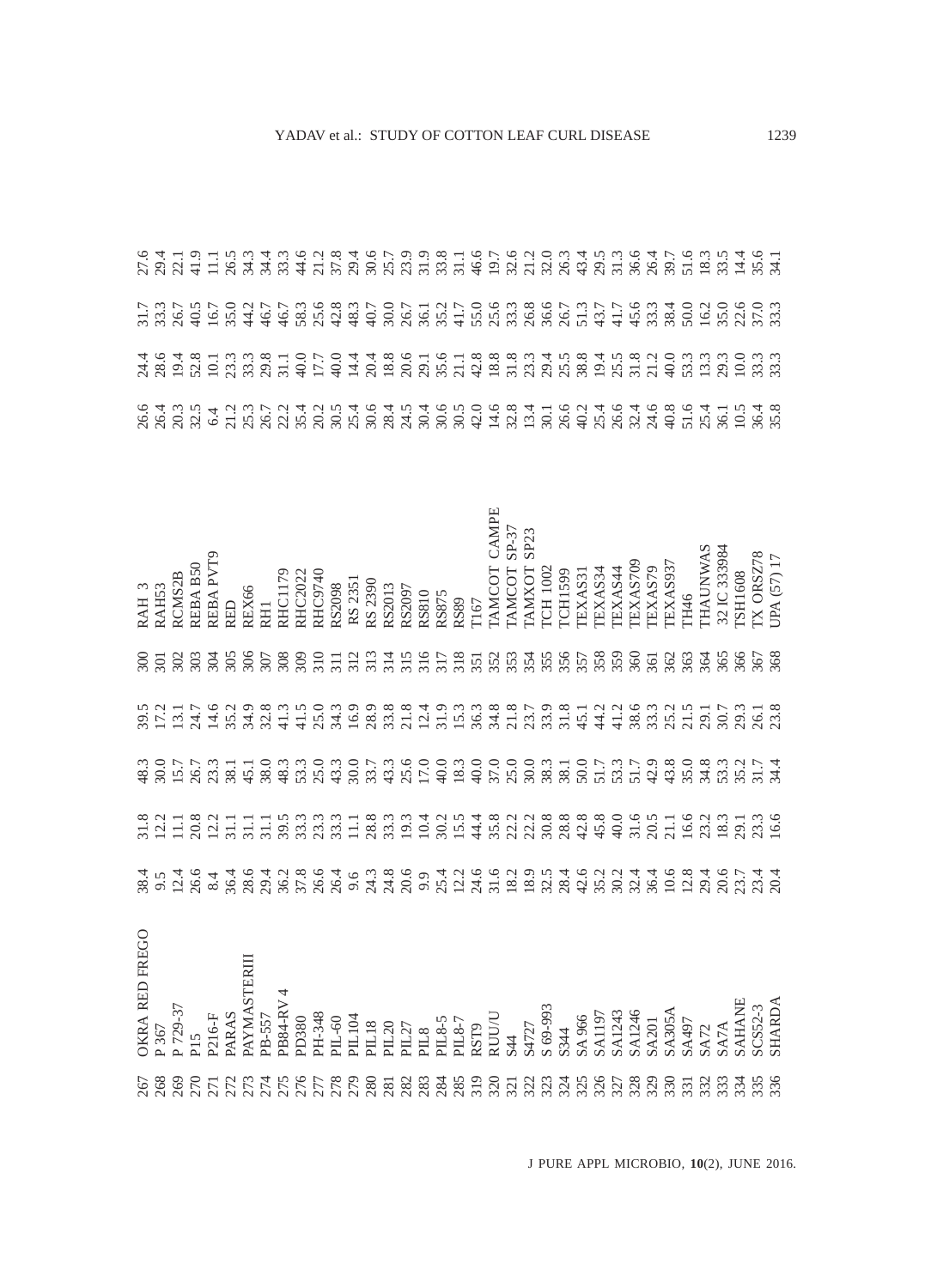| ក្លែ ខ្លួ ១ ម ដូ ម អ អ អ អ អ អ អ អ<br>ក្លែ ខ្លួ ១ ម អ អ អ អ អ អ អ អ អ អ អ | SIMAI<br>SINS<br>SINS<br>SK663<br>SK663<br>SINS<br>SP84-213<br>SENSULLE 74<br>STONEVILLE20<br>STONEVILLE20<br>STONEVILLE20<br>STONEVILLE20<br>STONEVILLE20 | $\begin{array}{r} 18.9 \\ 30.5 \\ 20.7 \\ 15.0 \\ 12.0 \\ 13.2 \\ 16.4 \\ 18.4 \\ 19.4 \\ 19.4 \\ 10.4 \\ 14.5 \\ 15.4 \\ 16.4 \\ 17.5 \\ 18.4 \\ 19.2 \\ 28.2 \\ 34.1 \\ 34.1 \\ 34.1 \\ 34.1 \\ 34.1 \\ 34.1 \\ 34.1 \\ 34.1 \\ 34.1 \\ 34.1 \\ 34.1 \\ 34.1 \\ 34.1 \\ 34.1 \\ 34.1 \\ 34.1 \\ 34.1 \\ 34$ | $999977$<br>$999777$<br>$999777$<br>$999979$<br>$999799$<br>$99979$<br>$99979$ | 707377710871030075000009 | れののは164014212440241680000000000000000 | Serviciana<br>Serviciana | UPA( 62)31-65<br>VCA2<br>VCA3<br>VCA5<br>VCA6<br>VCA2<br>VC22<br>VCC2<br>S VCC3<br>VCC3 |  | $5.999999749$<br>$5.99999749$ | $7.6$ 7 7 7 7 8 7 8 9 7<br>$7.6$ 7 7 7 9 9 8 9 7<br>$7.6$ 7 7 9 9 9 9 9 7 |
|---------------------------------------------------------------------------|------------------------------------------------------------------------------------------------------------------------------------------------------------|---------------------------------------------------------------------------------------------------------------------------------------------------------------------------------------------------------------------------------------------------------------------------------------------------------------|--------------------------------------------------------------------------------|--------------------------|---------------------------------------|--------------------------|-----------------------------------------------------------------------------------------|--|-------------------------------|---------------------------------------------------------------------------|
|                                                                           |                                                                                                                                                            |                                                                                                                                                                                                                                                                                                               |                                                                                |                          |                                       |                          |                                                                                         |  |                               |                                                                           |
|                                                                           |                                                                                                                                                            |                                                                                                                                                                                                                                                                                                               |                                                                                |                          |                                       |                          |                                                                                         |  |                               |                                                                           |
|                                                                           |                                                                                                                                                            |                                                                                                                                                                                                                                                                                                               |                                                                                |                          |                                       |                          |                                                                                         |  |                               |                                                                           |
|                                                                           |                                                                                                                                                            |                                                                                                                                                                                                                                                                                                               |                                                                                |                          |                                       |                          |                                                                                         |  |                               |                                                                           |
|                                                                           |                                                                                                                                                            |                                                                                                                                                                                                                                                                                                               |                                                                                |                          |                                       |                          |                                                                                         |  |                               |                                                                           |
|                                                                           |                                                                                                                                                            |                                                                                                                                                                                                                                                                                                               |                                                                                |                          |                                       |                          |                                                                                         |  |                               |                                                                           |
|                                                                           |                                                                                                                                                            |                                                                                                                                                                                                                                                                                                               |                                                                                |                          |                                       |                          |                                                                                         |  |                               |                                                                           |
|                                                                           |                                                                                                                                                            |                                                                                                                                                                                                                                                                                                               |                                                                                |                          |                                       |                          |                                                                                         |  |                               |                                                                           |
|                                                                           |                                                                                                                                                            |                                                                                                                                                                                                                                                                                                               |                                                                                |                          |                                       |                          |                                                                                         |  |                               |                                                                           |
|                                                                           |                                                                                                                                                            |                                                                                                                                                                                                                                                                                                               |                                                                                |                          |                                       |                          |                                                                                         |  |                               |                                                                           |
|                                                                           |                                                                                                                                                            |                                                                                                                                                                                                                                                                                                               |                                                                                |                          |                                       |                          |                                                                                         |  |                               |                                                                           |

susceptible. Further, forty nine were observed susceptible and sixteen were found highly susceptible to cotton leaf curl disease (Table 03).

Screening of germplasm to explore resistant source is a basic step towards the solution of this hazardous problem. With this objective genetic material were graded for degree of tolerance to the cotton leaf curl virus after screening on a natural hot spot by various workers. Ahuja *et al.* (2007) screened one hundred and forty two cotton germplasm lines for cotton leaf curl virus symptoms in field evaluation during 2003 to 2005 and observed dominant expression of the disease resistance and there were no maternal or cytoplasmic effects detected from reciprocal hybridization. As the same way 1799 cotton germplasm lines evaluated against CLCuD during 1997-2006 under natural conditions and only seven lines were recorded resistant to cotton leaf curl virus disease<sup>7</sup>. *G. stockii* is a resistant species to cotton leaf curl virus disease and speculated on the possibility of the usefulness of this species in producing disease-resistant cultivated cotton by hybridization<sup>2</sup>. Nazeer *et al.*, (2014) also indicated the possibility of transferring CLCuD resistant genes from *G. arboreum* to *G. hirsutum* through conventional hybridization and back crossing. 11600 genotypes were tested at Cotton Research Station, Vehari and demonstrated that it is possible to explore resistant material from germplasm through screening on the basis of incidence and intensity and the same can be utilized in the programme for evolving CLCuV tolerant/ resistant varieties of cotton<sup>1</sup>. Similarly in the present study, identified resistant genotypes may be utilized by the plant breeders for exploitation and providing leaf curl disease resistance in cotton as breeding for resistance essentially depends upon a constant supply of new source of resistance.

#### **CONCLUSION**

Cotton leaf curl has a very severe impact on cotton production and productivity. However, there is no resistance germplasm available against CLCuD. Evaluation of germplasm is the best way to overcome the effect of CLCuD and leads to the sustainable cotton production. Screening of germplasm is also a way of exploring natural variability present in an area leading to the selection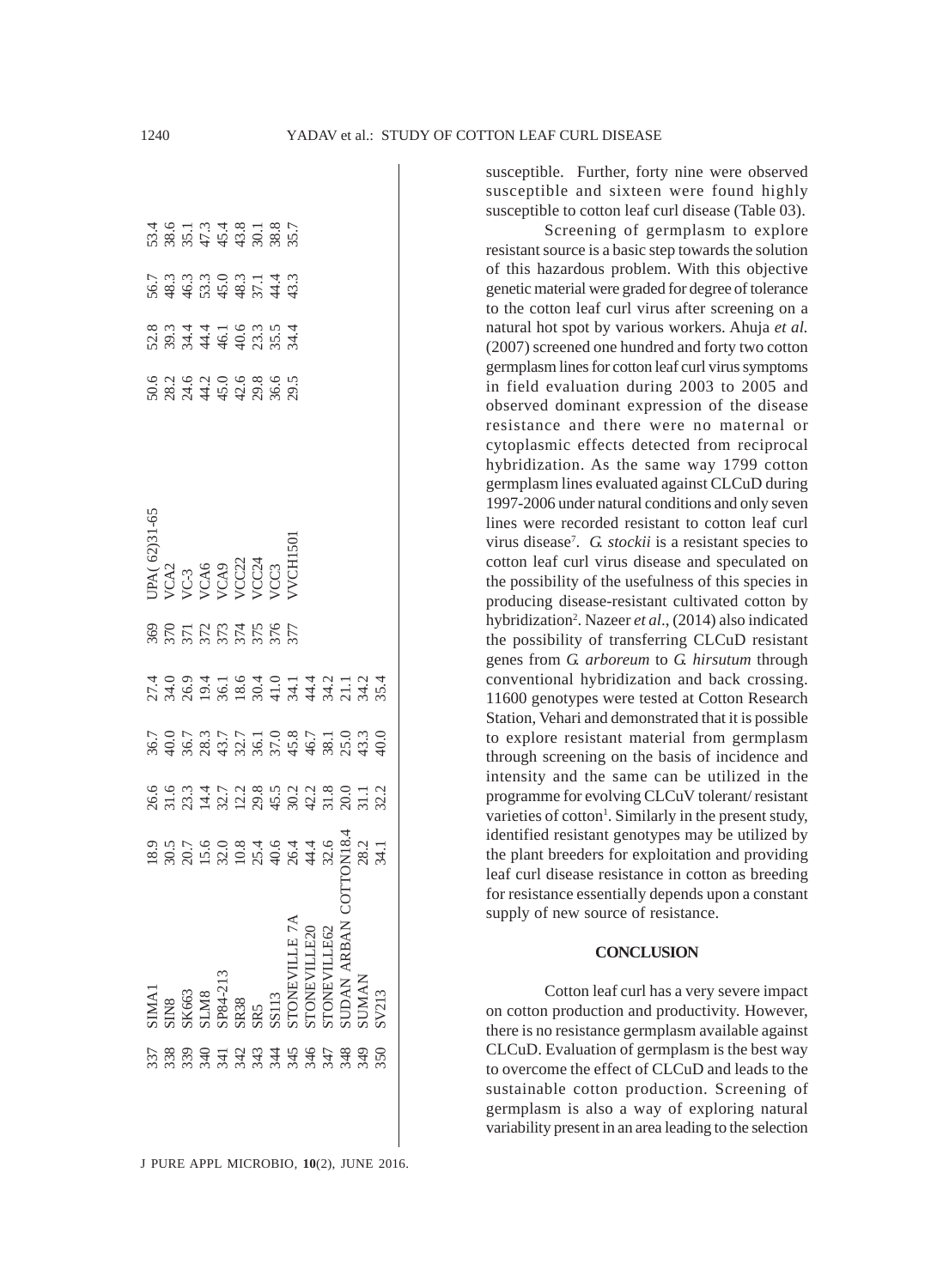| PDI            | Disease reaction                               | Total<br>entries | Genetic collection Name                                                                                                                                                                                                                                                                                                                                                                                                                                                                                                                                                                                                                                                                                                                                                                                                                                                                                                                                                                                                                                                                                                                                                                                                |
|----------------|------------------------------------------------|------------------|------------------------------------------------------------------------------------------------------------------------------------------------------------------------------------------------------------------------------------------------------------------------------------------------------------------------------------------------------------------------------------------------------------------------------------------------------------------------------------------------------------------------------------------------------------------------------------------------------------------------------------------------------------------------------------------------------------------------------------------------------------------------------------------------------------------------------------------------------------------------------------------------------------------------------------------------------------------------------------------------------------------------------------------------------------------------------------------------------------------------------------------------------------------------------------------------------------------------|
| $\overline{0}$ | Immune/Disease<br>Free $(0)$ *                 | $\overline{0}$   |                                                                                                                                                                                                                                                                                                                                                                                                                                                                                                                                                                                                                                                                                                                                                                                                                                                                                                                                                                                                                                                                                                                                                                                                                        |
| 1              | <b>Highly Resistant</b><br>$(0.1 - 10.0\%)$    | $\mathbf{0}$     |                                                                                                                                                                                                                                                                                                                                                                                                                                                                                                                                                                                                                                                                                                                                                                                                                                                                                                                                                                                                                                                                                                                                                                                                                        |
| 2              | Resistant<br>$(10.1 - 20.0\%)$                 | 34               | REBA PVT9, PIL8, MC130, MC 82, 7203-14-104, P 729-37,<br>H 1117, LUXMI, KDGH 50, TSH 1608, P 216-F, CSH 911,<br>DELTA SL, PIL 8-7, BM COT 95-BLL, MAHALUXMI, PIL104,<br>DELCERO, P367, BLIGHT MASTER, 101-102 B, THAUNWAS,<br>CVT5, H14, SR38, 9-3X13L1CO2-1-3, MC 86, DHLYY, H 103,<br>MCU 7, SLM 8, L759, TAMCOT CAMPE, 42- STONEVILLE 62                                                                                                                                                                                                                                                                                                                                                                                                                                                                                                                                                                                                                                                                                                                                                                                                                                                                            |
| 3              | Moderately<br>Resistant<br>$(20.1 - 30.0\%)$   | 134              | GCOT12, 1556F, H655C, PUSA95, SUDANARBANCOTTON,<br>RHC9740, TAMXOTSP23, ALBAR-7-MB, F1980, SA497,<br>CIRPAN2362, AKH 2910, B143, GJHS53, BADNAWARI,<br>GRS60-GIL3-4, PIL27, S44, KKS 4F, COTTON35, EC141679,<br>F 1861, JK 344, CVT 6, RCMS 2B, KH138, AVB SM 277, 1695-175<br>J, A02N 65, A03 N 150, F 414, L740-1, I81, KHD2,<br>LAFRGOBRACT, GCOT8M, A03N139, S4727, A02N89, H1180,<br>SHARDA, NCAC15, RS2097, 4SAMARU26, S101, GREGG45,<br>H655C, COTTON5, PKV081, BNFREGOBRACT, P15CSH3050,<br>PRS72, N3, PH348, BAN9561, DELCOT377, DELFOS,<br>PUSA3216, SA305A, C100A, CPD032, LH1960, LH1995, RS2013,<br>91487, EPRT6, ACOLASJ1, BURI0394(1075)V,<br>PUSA31, SCS523, L604, 101102B2, TCH1599, DSU28,<br>TEXAS79, F1378, RED, PKV0804, A7262,<br>COKER100, CSH36, KH155, SK663, BWR38562, LH1802,<br>B56-181, HS100, 36B, GISV-12, JK105, SIMA1,<br>ARKANSASGREEN, RAH3,G17, COKER210, NM755404,<br>A03N153, GN671DWARF,LH1953, LAS45REDAK, F1875<br>, JK97MB, KDGH504, ABOHAR3, PIL18, AMBASSADOR,<br>LH1911, M8, PUSA864, SA72, DH21, EC132033, NHBBR38,<br>1412-A1, AKG3/62, N34, SAHANE, BATINROUGH,<br>FM531BLINE-7, RAH53, RS2351, A0252, DUNN, GBHV148,<br>LSS, TEXAS34, AKH8931, BURIO349(1075), GS10N, |
| 4              | Moderately<br>Susceptible<br>$(30.1 - 40.0\%)$ | 144              | LASSANI 11, F1980, MDU5, GS23,<br>ABH6, H974, M11, PK54, VCC24, H1226, K4005, SR5,<br>AMERICANNECTARILESS, EC141712, GJHS16, AKG2/54,<br>F2035, MESR17, RS2390, AV3649, GICS15, PUSA180, SA7A,<br>CNH151, KH113, EC356587, KKS, PIL9, GUMBO, 76IH23,<br>AKH9913, B68-1146, LRK516, RS89, IAN1327F, GJHS270,<br>TEXAS44, A03N144, AO3N146, BR01-200/85, MZ561-3, S344,<br>N86, PIL8-5, RS810, CNH120, GREGG35, TCH1002,<br>16-SH-1274, GANGANAGERAGETI, BWR28, H1236,<br>TAMCOTSP37, A03N148, PB557, PUSA1803, AVBNE165,<br>CAK-PH93, PKY-RAJAT, AK-182/Gland361-3462, JK97-621,<br>A03N124, A02N 106, IRMA-323, LSV24, L147, RHC1179,<br>SA201, CCH510-4, EC124096, 32-IC333984, GANGA, B57-876,<br>AUBURN, G-OKRA, PIL20, RS875, S69-993, SIN8, JK345,<br>STONEVILLE7A, UPA(57)17, CNH154, STONEVILLE62,<br>SUMAN, PIL60, REX66, RH 1, AO2N75, CNH13, EC52SN,<br>DELTAPINE(C5), GISV-86/58,G 67, RUU/U, PAYMASTER-III,                                                                                                                                                                                                                                                                                                |

Table 3. Grouping of different genotypes based on their reaction to CLCuD

J PURE APPL MICROBIO*,* **10**(2), JUNE 2016.